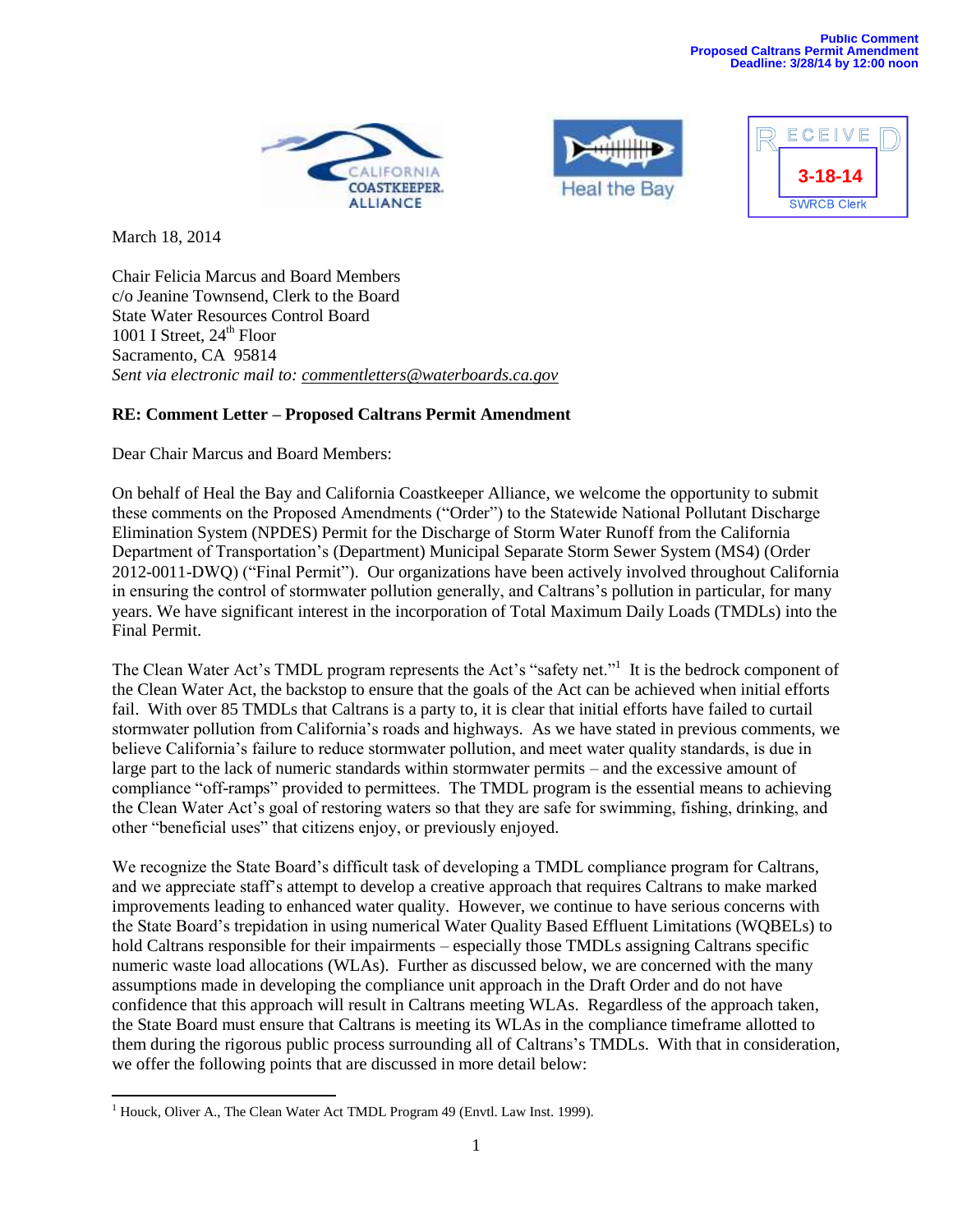- BMPs should not be used as a substitute for numeric WQBELs;
- TMDL compliance schedules should be incorporated directly into the Final Permit;
- TMDLs with specific WLAs (both interim and final) must be directly incorporated into the Permit as numeric WQBELs;
- The Draft Order should not excuse Caltrans's lack of effort to date to improve water quality;
- The State Board needs to ensure all TMDLs are identified in the Order and Caltrans has been held fully responsible for its contribution to impairment;
- Caltrans's contribution to water quality impairment should not be trivialized; and
- The Compliance Unit structure is flawed and needs to accurately access Caltrans's contribution to water quality impairments.

#### *1. BMPs used as a substitute for numeric WQBELs ignore the U.S. EPA's 2010 guidance and can only be allowed if numeric WQBELs are deemed infeasible.*

By using BMPs as a substitute for numeric WQBELs, the State Board is disregarding the U.S. EPA's 2010 guidance to incorporate WLAs as numeric WQBELs into stormwater permits as part of a Permittee's TMDL compliance program. Instead of directly incorporating Caltrans's WLAs into the Order as numeric WQBELs, the State Board is proposing to incorporate BMP-based requirements for TMDL implementation.<sup>2</sup> This proposal runs counter to the EPA's 2010 recommendation, and instead, seems to reflect the EPA's outdated 2002 guidance on incorporating TMDLs into stormwater permits.

In 2002, the EPA provided guidance that "WQBELs for NPDES-regulated storm water discharges that implement WLAs in TMDLs may be expressed in the form of best management practices (BMPs) under specified circumstances."<sup>3</sup> Unfortunately, EPA's November 22, 2002 Memorandum "Establishing Total Maximum Daily Load Wasteload Allocations for Storm Water Sources and NPDES Permit Requirements Based on Those WLAs" (2002 Memorandum) has failed to lead to any notable reduction in impairments. Stormwater-caused impairments are pervasive throughout the country after over two decades of permitting based on best management practices. Since EPA's issuance of the 2002 Memorandum, states and EPA have obtained considerable knowledge in stormwater management. The 2010 Memorandum builds upon an expanded knowledge base and provides a critical path forward, primarily by encouraging more specifics in stormwater permits such as TMDL numeric stormwater WLAs and specific numeric WQBELs on stormwater-borne pollutants.

To address the growing quantity of waterbody impairments due to stormwater, the EPA reversed its 2002 recommendation and gave clear direction to regulators that "[w]here the TMDL includes WLAs for stormwater sources that provide numeric pollutant load or numeric surrogate pollutant parameter objectives, the WLA should, where feasible, be translated into numeric WQBELs in the applicable stormwater permits."<sup>4</sup> Rather than follow the EPA's intended guidance, the State Board cites, in footnote 2, the 2010 Memo's one off-ramp to allow the State Board to use BMPs instead of numeric WQBELs: "the permitting authority's decision as to how to express water quality based effluent limitations (WQBELs), i.e. as numeric effluent limitations or BMPs, would be based on an analysis of the specific facts and circumstances surrounding the permit."<sup>5</sup>

 $\overline{a}$ 

 $2$  WQBELs for NPDES-regulated stormwater discharges that implement WLAs in TMDLs maybe expressed in the form of best management practices (BMPs) under specified circumstances. See 33 U.S.C. §1342(p)(3)(B)(iii); 40 C.F.R. §122.44(k)(2)&(3). <sup>3</sup> U.S. EPA, Establishing Total Maximum Daily Load Wasteload Allocations for Storm Water Sources and NPDES Permit Requirements Based on Those WLAs, 2002.

<sup>&</sup>lt;sup>4</sup> U.S. EPA, Establishing Total Maximum Daily Load Wasteload Allocations for Storm Water Sources and NPDES Permit Requirements Based on Those WLAs, 2010.

<sup>5</sup> *Id*.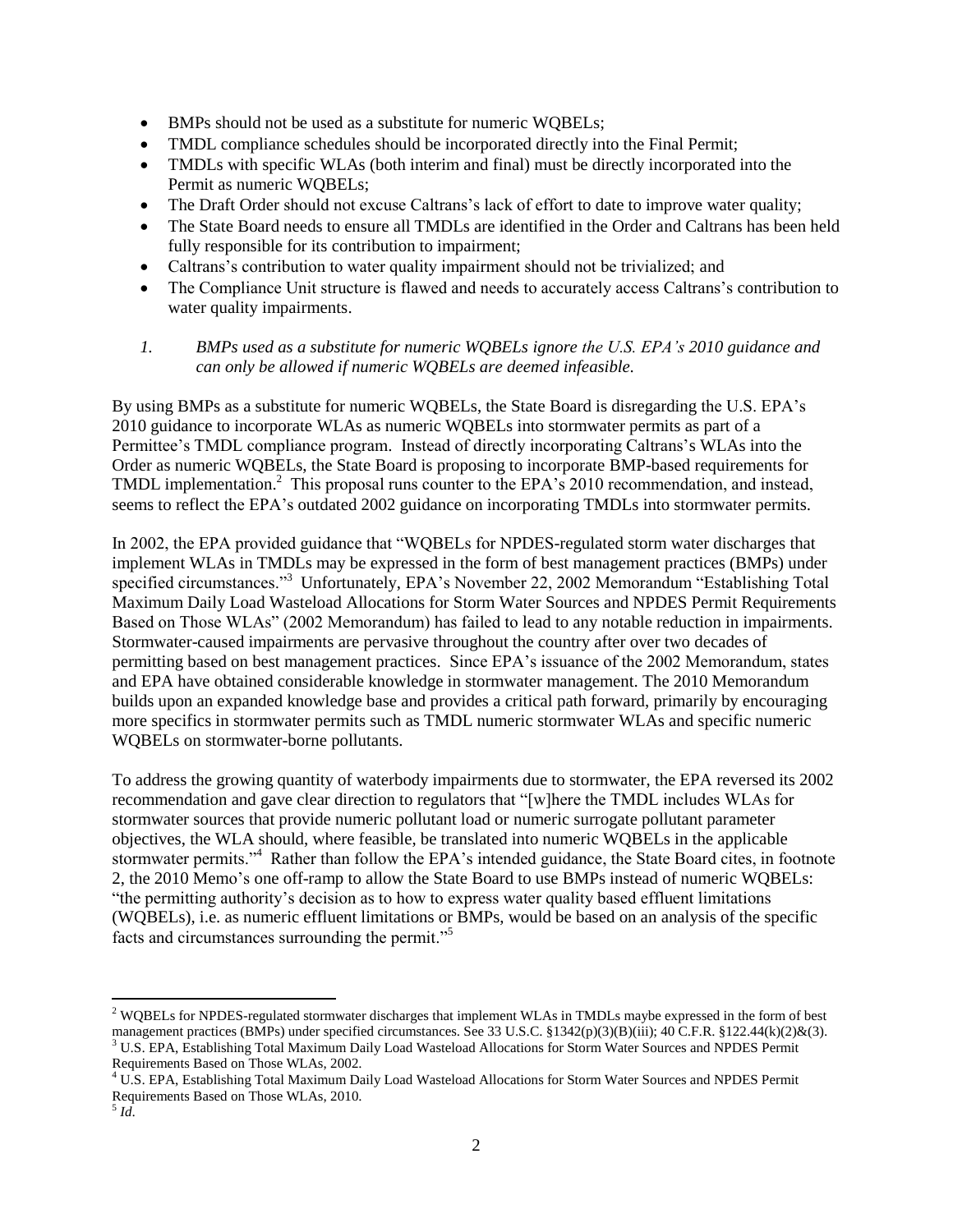Unfortunately, footnote 2 is not complete and does not provide the public or the Board Members an accurate description of the high-standard the State Board must achieve in order to incorporate WLAs as BMPs instead of numeric limits. The Clean Water Act requires that when developing effluent limitations for NPDES permits, the permitting authority is required to ensure that "effluent limits are consistent with the assumptions and requirements of any available wasteload allocation for the discharge."<sup>6</sup> With the law clear, the 2010 Guidance Memo requires more than what the State Board's citation might suggest:

The permitting authority's decision as to how to express the WQBEL(s), either as numeric effluent limitations or BMPs, including BMPs accompanied by numeric benchmarks, should be based on an analysis of the specific facts and circumstances surrounding the permit, and/or the underlying WLA, including the nature of the stormwater discharge, available data, modeling results or other relevant information. As discussed in the 2002 memorandum, the permit's administrative record needs to provide an adequate demonstration that, where a BMP-based approach to permit limitations is selected, the BMPs required by the permit will be sufficient to implement applicable WLAs. Improved knowledge of BMP effectiveness gained since 2002 should be reflected in the demonstration and supporting rationale that implementation of the BMPs will attain water quality standards and WLAs.<sup>7</sup>

The State Board states throughout the Fact Sheet that "[w]hile the Department is generally a small contributor to impairment, the statewide reach of its highway system means that it is a contributor in numerous impaired watersheds."<sup>8</sup> However, this is hardly the analysis the EPA requires in order for the State Board to move from numeric WQBELs to BMPs. Further as discussed below, these statements are unsubstantiated in the documentation.

To legally justify the Board's decision to use BMPs instead of NELs, the State Board cites 40 C.F.R.  $$122.44(k)(2)$ &(3), and states that "[e]ffluent limitations for NPDES-regulated storm water discharges that implement WLAs in TMDLs may be expressed in the form of best management practices (BMPs)."<sup>9</sup> Regretfully, the State Board has ignored a portion of their own legal citation of 40 C.F.R. §122.44(k)(3), which allows BMPS to be used when "[n]umeric effluent limitations are *infeasible*."<sup>10</sup> The State Board has not conducted the proper feasibility analysis to determine whether numeric WQBELs are feasible to incorporate Caltrans's TMDL WLAs.

In order to successfully implement Caltrans's TMDL program as the EPA intended, we strongly recommend the State Board incorporate WLAs as numeric WQBELs. If the State Board continues to use BMPs to implement Caltrans's WLAs, the State Board must conduct a proper analysis to determine whether numeric WQBELs are feasible. In addition to the feasibility analysis, the State Board must provide an adequate demonstration that the BMPs selected will be sufficient to implement the applicable WLAs.

In addition to the above recommendation, we request the following two changes be made to the Order: Finding #35: "Due to the nature of storm water discharges, and the typical lack of information on which to base numeric WQBELs, federal regulations allow for the implementation of BMPs to control or abate the discharge of pollutants from storm water, only when numeric WQBELs are demonstrated to be infeasible."

l 6 40 C.F.R. § 122.44(d)(1)(vii)(B); *Communities*, 1 Cal. Rptr. 3d at 80 (citing 40 C.F.R. § 122.44(d)(1)(vii)(B)).

 $7$  Supra Note 4, at 4.

<sup>8</sup> Draft Order, pg. 20.

<sup>9</sup> Draft Order, pg. 20.

 $10$  40 C.F.R. §122.44(k)(3).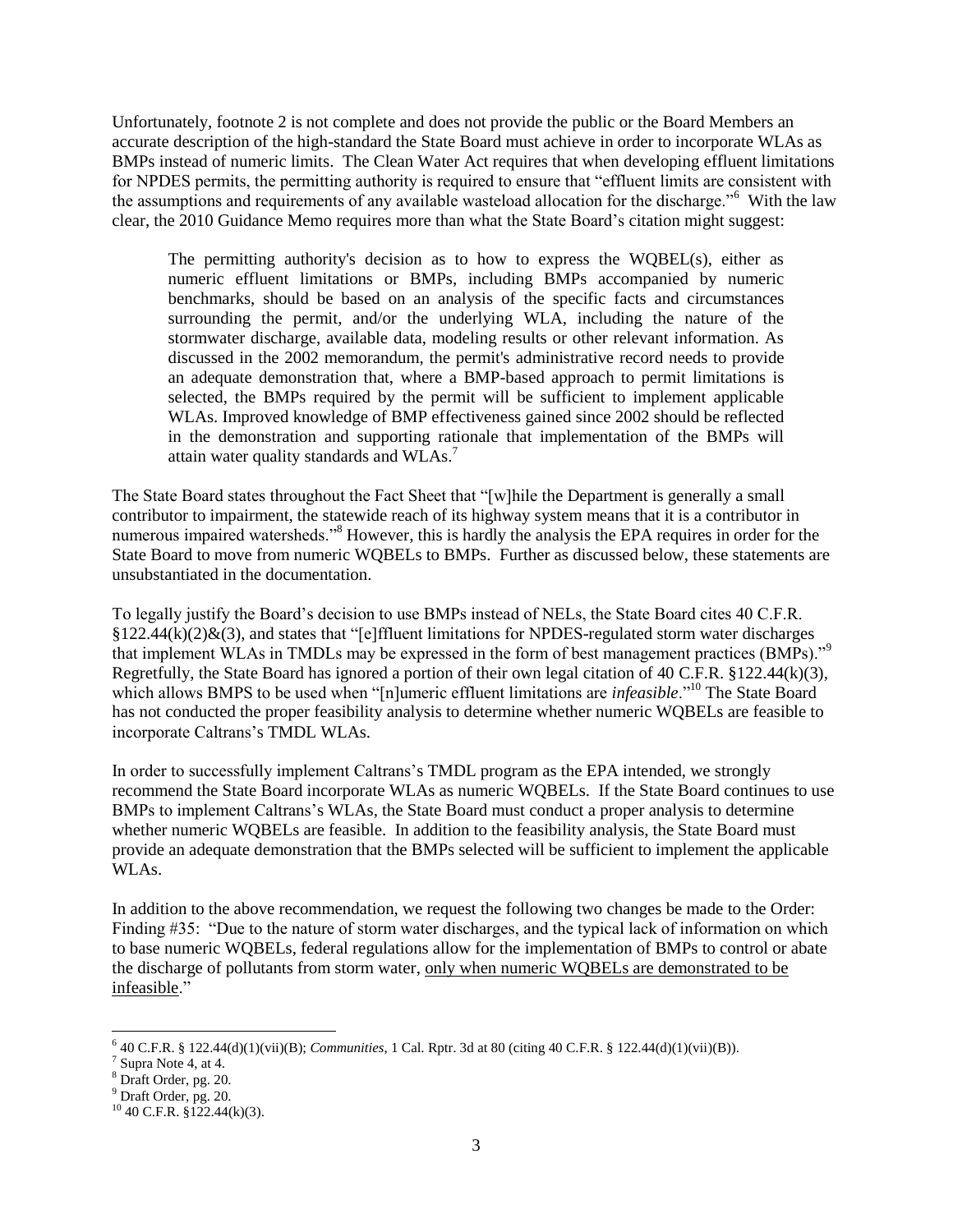P.24 of the Order should be redacted: "…the WLAs are to be achieved jointly by a number of storm water dischargers and accordingly are of limited use in determining and enforcing the Department's specific responsibilities under the TMDL." The Clean Water Act requires the State Board to ensure "effluent limits are consistent with the assumptions and requirements of any available wasteload allocation for the discharge."<sup>11</sup> The State Board's statement that WLAs are of "limited use" makes clear that the Board disregarded Caltrans's WLAs when developing the Orders' BMP program to implement the TMDLs.

### *2. The State Board needs to properly consider the applicable TMDL compliance schedules when determining the Order's compliance schedule.*

The State Board has determined that Caltrans must complete a certain amount of compliance units (CUs) "based on the objective of addressing every TMDL in Attachment IV within 20 years." Based on the record before the public, 20 years seems to be an arbitrary number with the State Board's only justification that a "primary factor considered in the determination of the number of CUs to be completed each year is the compliance due date for the final WLA for many of the relevant TMDLs." However, the public has no way of determining from the record how the State Board used some of the compliance dates from some of the TMDLs to determine 20 years was appropriate. It is clear from the Board's statement that not all WLAs were considered when determining the appropriate compliance schedule.

EPA's regulations at 40 CFR § 122.47 govern the use of compliance schedules in NPDES permits. Central among the requirements is that the effluent limitation(s) must be met "as soon as possible."<sup>12</sup> The EPA expects the permitting authority to include in the permit record a sound rationale for determining that any compliance schedule meets this requirement. However, the State Board has not made any finding, or delivered any analysis, to justify that compliance in 20 years is "as soon as possible." Moreover, if certain TMDLs currently provide for specific compliance schedules that require Caltrans to come into compliance now, or before 20 years, how can the State Board determine that 20 years is as soon as possible? We request that the State Board reevaluate Caltrans's compliance schedules, and incorporate the specific schedules for each applicable TMDL.

The Order also allows Caltrans to determine the prioritization process for which TMDLs will be met first. The Order states that Caltrans "will consider the final compliance deadlines under the TMDLs", but they are not required to follow the compliance deadlines. The Order acknowledges that the "State Water Board recognizes that the requirements in Attachment IV do not mirror all specific interim deadlines for studies, reports, and pollutant reductions in the TMDLs included to demonstrate progress toward meeting the WLAs."

The EPA expects that where a TMDL has been established and there is an accompanying implementation plan that provides a schedule for an MS4 to implement the TMDL, the permitting authority should consider the schedule as it decides whether and how to establish enforceable interim requirements and interim dates in the permit. The State Board is not determining enforceable interim requirement dates, and is not considering the TMDLs already established compliance schedule. Instead, the Board is allowing Caltrans to determine its own compliance schedule (both interim and final). We request Caltrans not be given the discretion to determine its own compliance schedule, and instead, the State Board reevaluate the TMDLs' compliance schedules and incorporate the interim and final compliance dates directly into this Order.

*3. TMDLs with specific WLAs pertaining to Caltrans should be incorporated into the Permit as numeric WQBELs.*

 $\overline{a}$ <sup>11</sup> 40 C.F.R. § 122.44(d)(1)(vii)(B); *Communities*, 1 Cal. Rptr. 3d at 80 (citing 40 C.F.R. § 122.44(d)(1)(vii)(B)).

 $12$  40 CFR 122.47(a)(I).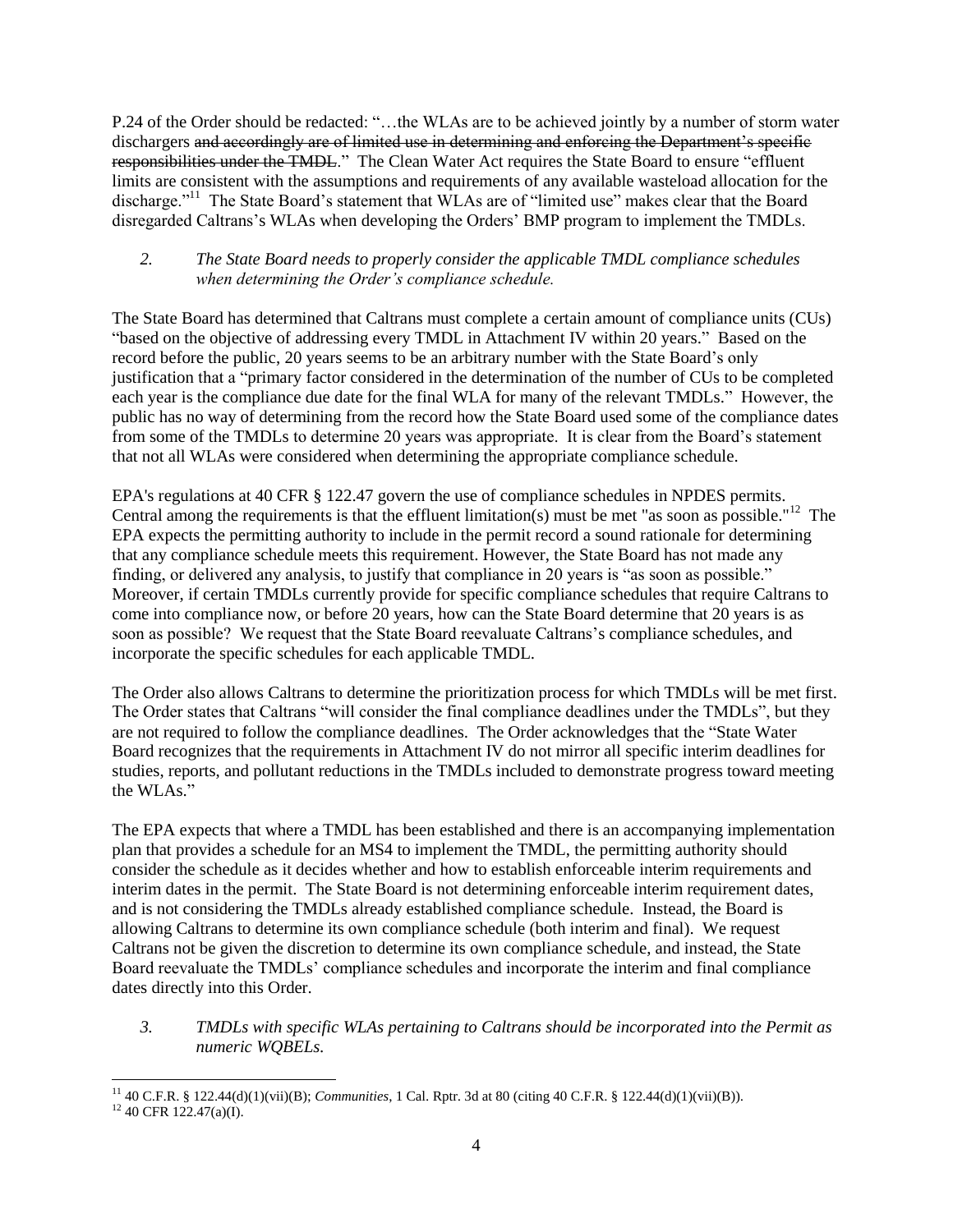WLAs that apply directly to Caltrans must be incorporated into the Permit as numeric WQBELs. The State Board states that the Order "does not list the final required WLAs for each TMDL"<sup>13</sup> with the justification that WLAs "are of limited use in determining and enforcing the Department's specific responsibilities under the TMDL."<sup>14</sup>

Regrettably, this proposal is a complete reversal of the position taken when adopting the final Caltrans Permit in September 2012. The Final Permit, as currently adopted, states that "TMDL-specific permit requirements for all other TMDLs in Attachment IV will be incorporated into Attachment IV through a reopener as described in provisions E.4.b and E.11.c. below." However, the currently proposed Draft Order does not do as the Final Permit promised. As discussed above, the Order does not incorporate specific TMDL requirements, but rather, requires Caltrans to meet a specified number of CUs within 20 years.

Furthermore, the Final Permit stated that the State Board would require the "Department [to] implement all controls necessary to meet the WLAs or LAs included with the TMDL, or to meet the specifically assigned actions to implement the TMDL.<sup>15</sup><sup>15</sup> This provision is redacted from the Draft Order, along with the Final Permit's statement that for "many of the TMDLs, WLAs, LAs, effluent limitations, implementation requirements, and monitoring requirements are specified in the adopted and approved Regional Water Board Basin Plans, which are incorporated by reference as enforceable parts of this Order."<sup>16</sup> Does this mean that the Final Permit, as currently adopted, requires specific TMDL requirements to be achieved by Caltrans, but if redacted as proposed in the Draft Order, Caltrans would only have to meet the requirements of the CU compliance program? If so, this is inappropriate.

The Order acknowledges that Caltrans has both specific and joint WLAs, which are discussed in the Order, but are not incorporated as Permit requirements. The Order states that while "the WLAs are not incorporated into Attachment IV as permit requirements, the discussion establishes that Attachment IV is consistent with the requirements and assumptions of the WLAs." It is within the State Board's discretion to determine that the Order is consistent with the requirements and assumptions of Caltrans's joint WLAs. However, determining the Order is consistent with Caltrans's specific WLAs when those specific WLAs are not incorporated as numeric WQBELs seems arbitrary and inconsistent with the law. Therefore, we request the State Board incorporate all Caltrans's specific WLAs into the Final Permit as numeric WQBELs.

The following two TMDLs serve as examples of the State Board's requirement to incorporate Caltrans's specific WLAs into the Order.

#### a. Los Angeles River Metals TMDL

Attachment IV is inconsistent with the requirements and assumptions of the WLAs established by the Los Angeles River Revised Metals TMDL in 2005 because the program fails to incorporate, and require Caltrans's immediate compliance with these WLAs.<sup>17</sup> While the Caltrans Permit states that "[w]here complete implementation requirements have not been specified in the TMDLs … it is necessary that specific requirements and clear deliverables be developed...",<sup>18</sup> there is no question that (1) the Los Angeles River Revised Metals TMDL WLAs are applicable to Caltrans, (2) Caltrans is required to

<sup>14</sup> *Id*.

 $\overline{\phantom{a}}$ 

 $13$  Draft Order, pg. 25.

<sup>15</sup> Draft Order, pg. 23.

<sup>16</sup> Draft Order, pg. 13.

<sup>17</sup> Caltrans Permit, Fact Sheet at 23-25; *see also* Caltrans Permit, Attach. IV.

<sup>18</sup> Caltrans Permit, Fact Sheet at 26.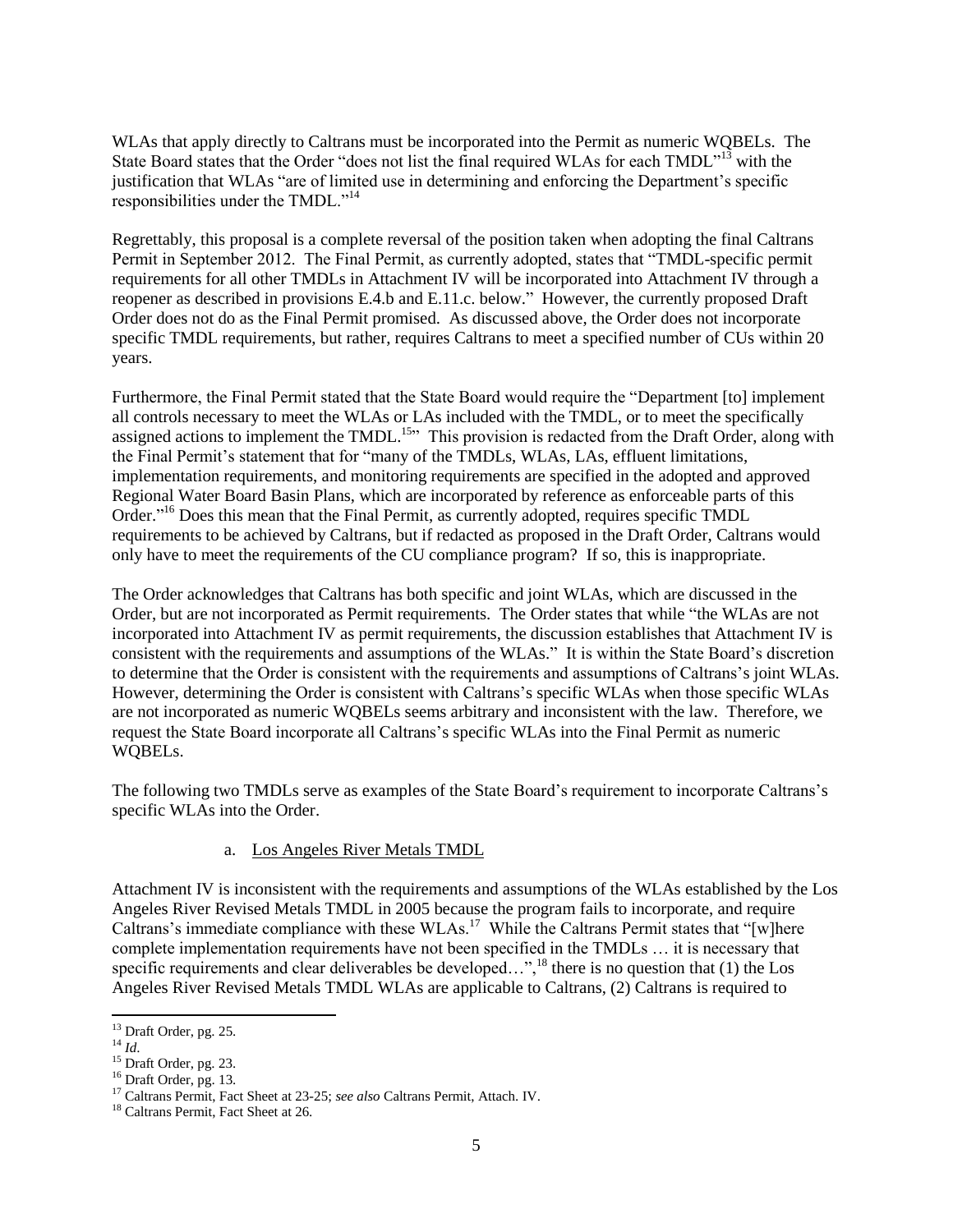immediately implement its WLAs compliance program set under the TMDL, and (3) the TMDL already includes complete implementation requirements.

The Metals TMDL sets forth specific wet and dry weather allocations for Caltrans's MS4 discharges.<sup>19</sup> Caltrans is required to begin its Metals TMDL compliance program immediately, as compliance with California Toxics Rule based criteria was due more than two years ago.<sup>20</sup> The implementation section of the Los Angeles River Revised Metals TMDL explicitly contemplates that re-issuance of the Caltrans MS4 Permit will implement the TMDL by incorporating the WLAs as permit terms.<sup>21</sup>

# b. Los Angeles Trash TMDL

The LA Trash TMDL's specific Caltrans WLAs requires Caltrans to meet specific target trash reductions by specific dates. The Los Angeles Trash TMDL states that "…the Caltrans permit will be based on a phased reduction from the estimated current discharge (i.e., baseline) over a 9-year period until the final Waste Load Allocation (currently set at zero) is met.<sup>722</sup> This is not reflected in the State Board's Draft Order, nor is the Order's BMP compliance program sufficient to implement the LA Trash TMDL's WLAs. The LA River Trash TMDL was adopted in 2007, and final reductions are required by 2016. This Order would allow an additional 18 years for compliance, which is unjustified by the record. It should be noted that most municipalities are on schedule with compliance milestones for the LA Trash TMDL. Why should Caltrans be treated differently?

As provided above, Regional Water Boards have already gone to great lengths to determine the appropriate WLAs and compliance schedules specific to Caltrans. Yet the State Board has provided no reason why incorporating Caltrans specific WLAs into the Final Permit is infeasible. Until the Board provides an analysis, we request the Board incorporate Caltrans's specific WLAs and compliance schedules as numeric WQBELs and interim compliance terms into the Final Permit.

# *4. The Order should not excuse Caltrans's lack of effort to improve water quality to date.*

The Order should not "excuse" Caltrans's lack of effort to improve water quality to date. Caltrans has been a responsible party to dozens of TMDLs around the state for many years. For instance the Ballona Creek Metals and Selenium TMDLs have been in effect since 2005. We are concerned with Caltrans's lack of on-the-ground progress to date. Accordingly, the Draft Order acknowledges that:

"…the Department has devoted significant effort to coordination and exercises to determine the next steps, with limited progress in installing on-the-ground control measures to achieve actual water quality improvements."<sup>23</sup>

The Order does not outline any measures that Caltrans has taken to comply with TMDLs. The State Board should review what Caltrans has or has not done for each TMDL before they are given a compliance off-ramp for strict compliance with interim deadlines and final WLAs. Based on this evaluation, the State Board should determine if a 20 year compliance timeline is prudent across-the-board

 $\overline{\phantom{a}}$ <sup>19</sup> *See* Los Angeles River Revised Metals TMDL at 7, 8, and 10.

<sup>&</sup>lt;sup>20</sup> See State Water Resources Control Board Memo dated September 15, 2006 Re: CTR Compliance Schedules ("the effect of the CTR's sunset provision was to 'limit the longest time period for compliance to ten years after the effective date of the CTR,' which is May 18, 2010"); *see also* Inland Surface Water Plan at 19.

<sup>21</sup> *See* Los Angeles River Revised Metals TMDL at 11.

 $^{22}$  Trash Total Maximum Daily Loads for the Los Angeles River Watershed, Revised Draft. California Regional Water Quality Control Board, Los Angeles, July 2007, p. 21.

 $^{23}$  Draft Order, pg. 21.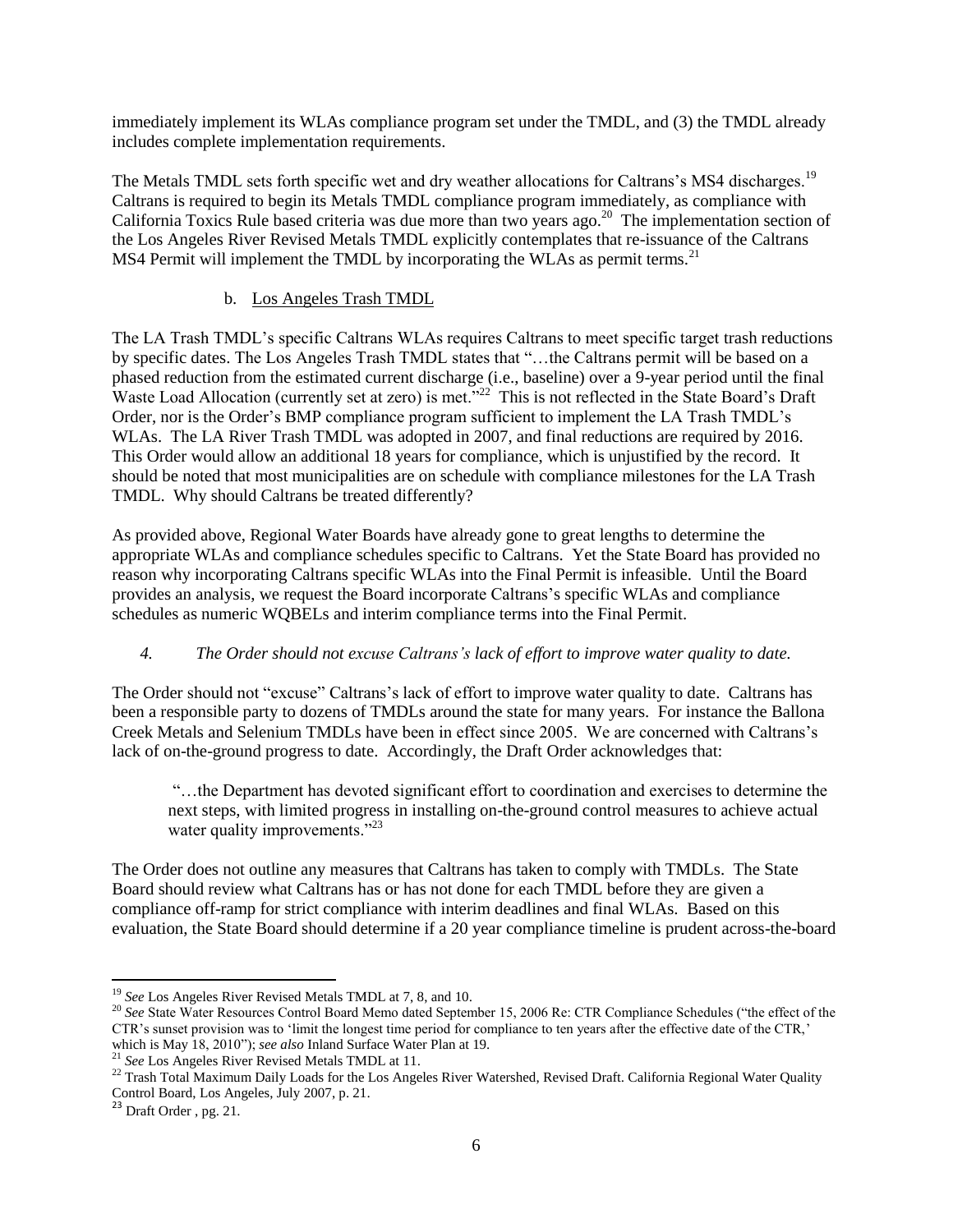for all Caltrans's TMDL responsibilities. At a minimum, any measures taken to date should not apply as future "compliance units."

As discussed above, one clear-cut example of TMDLs that should not be included in the Order's TMDL compliance approach is the Los Angeles Trash and Metals TMDLs. As noted, both programs have specific WLAs and compliance schedules that Caltrans should already be in the process of implementing. They should not be permitted to use previous implementation to justify future compliance units.

# *5. The State Board needs to ensure all TMDLs are identified in the Order.*

The State Board needs to ensure all of Caltrans's TMDLs are incorporated into the Final Permit. With just a cursory review of applicable TMDLs, we have identified 4 TMDL requirements that include Caltrans as a responsible party and are missing from Table 1. Although we did not have the resources to review the over 85 TMDLs in the draft Order, we are concerned that other regions may also have TMDLs missing. We request the State Board provide reasoning for not including the following TMDLs:

# Entire TMDLs Missing

 Harbor Beaches of Ventura County (Kiddie Beach and Hobie Beach) Bacteria TMDL. TMDL Waste Load Allocations Missing

- Ballona Creek Estuary Toxic Pollutants TMDL WLAs for cadmium, copper, lead, silver, and zinc.
- Lake Sherwood TMDL WLA for mercury
- Ballona Creek Wetlands TMDL for Sediment and Invasive Exotic Vegetation load allocations for invasive exotic vegetation.

We also request the State Board to revise the Order to reflect newly adopted TMDL requirements that apply to Caltrans. For instance, the TMDLs for Bacterial Indicator Densities in Ballona Creek, Ballona Estuary, and Sepulveda Channel as well as the Marina del Rey Harbor Toxic Pollutant TMDL have recently been reconsidered. The Order does not reflect these newly adopted revisions.

Finally, the Order only includes final WLAs and deadlines for applicable TMDLs. The inclusion of final compliance points is imperative for reducing impairments; however, the interim compliance points are also essential for tracking progress. Thus, interim WLAs compliance points outlined in all TMDLs' implementation schedules should be included in the Order.

### *6. Minimizing Caltrans's overall contribution to water quality impairment throughout the Order sets a bad precedent and should not be trivialized.*

As stated in the Final Permit, "[d]ischarges of storm water and non-storm water from Department properties, facilities, and activities have been shown to contribute pollutants to waters of the United States. As such, these discharges may be causing or threatening to cause violations of water quality objectives and can have damaging effects on human health and aquatic ecosystems."<sup>24</sup> However, inappropriately, the Order repeatedly seems to lessen the importance of Caltrans's pollution contribution with no substantiation provided. For example:

"In most of the relevant TMDLs, the Department's contribution to impairment is a small portion of the overall contribution from multiple sources (less than 5 percent).<sup>525</sup> Or "The Department is a relatively minor source of pollutants and small percentage of the watershed."<sup>26</sup>

 $\overline{a}$ 

 $24$  Order No. 2012-001-DWQ at 8.

<sup>25</sup> Draft Order, pg. 20.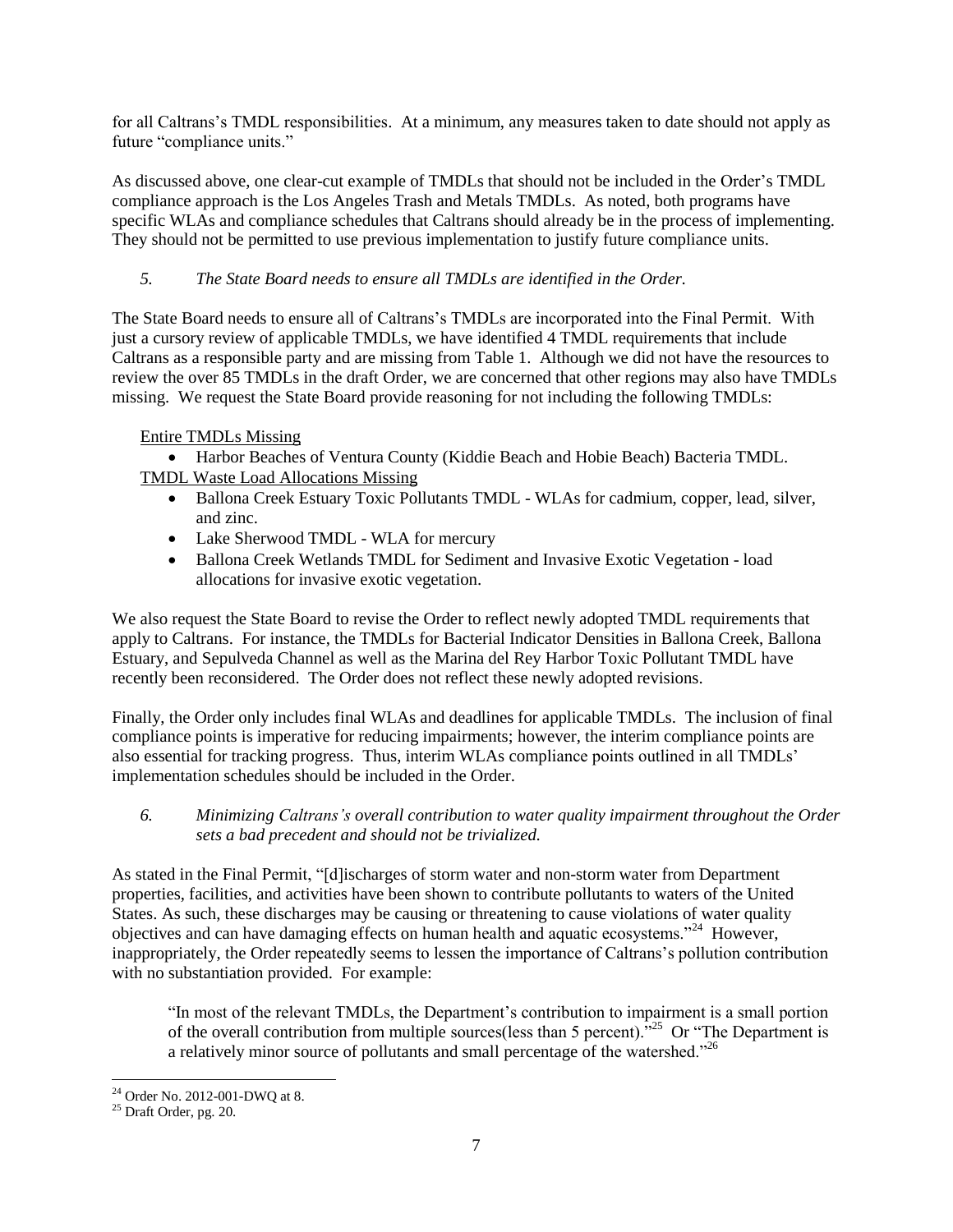Further, the Draft TMDL Program appears to offer Caltrans a "reward" for being a responsible party to many TMDLs statewide.

"…because the Department must comply with numerous TMDLs, the Department must phase in implementation requirements for TMDLs over several years."<sup>27</sup>

This type of reasoning sets an extremely bad precedent. The fact that Caltrans is a source of pollution in many waterbodies throughout the state does not mean that their contribution is any less important than any other responsible party. There are many municipalities in California that are also responsible parties under numerous TMDLs, yet they are appropriately required to meet their WLAs under approved deadlines.

With over 15,000 miles of state highways in California and responsibility for over 85 TMDLs, the contribution of Caltrans to the state's water quality impairments should not be trivialized. Thus, these statements should be removed for the Draft Order.

- *7. The Compliance Unit structure is flawed and needs to accurately access Caltrans's responsibility to improve water quality impairments.*
	- a. Compliance Unit Requirement

The Order requires Caltrans to "…implement control measures to achieve 1650 Compliance Units ("CUs") per year [where] [o]ne CU is equivalent to one acre of the Department's ROW, from which runoff is retained, treated, or otherwise controlled prior to discharge..."<sup>28</sup> While we acknowledge staff's attempt at a creative implementation approach, the justification for the proposal is very weak and unsubstantiated in the record.

First, there is mention that the Caltrans's right-of-way (ROW) within TMDL watersheds is 68,000 acres. Where is the documentation and associated maps used to derive this estimate? There is also the assumption that 32 percent of the acres in the ROW do not need to be treated, which is somehow derived from the percentage of Areas of Special Biological Significance (ASBS) sites that were found to be inaccessible. How does the State Board correlate "inaccessible" sites to those that are not necessary to be treated to meet Caltrans's TMDL responsibilities? This proposal needs more clarification.

The second approach that is discussed and is ultimately recommended by staff also has serious flaws. It appears that Caltrans's proposed arbitrary CU commitments total 1650 CUs each year. How did staff ensure that this proposal meets the assumptions of the underlying WLAs. Again, an unsubstantiated total ROW of 33,000 acres is provided. A footnote states that Caltrans developed an average cost per BMP/acre value that again does not include any documentation or references. Staff concludes without adequate discussion that this is "a reasonable balance of resources and environmental protection, and will be sufficient to address the TMDLs... in the foreseeable future."<sup>29</sup> This approach is unscientific and does not provide any type of assurance that TMDL WLAs will ultimately be met. Also, it is unclear what design criteria will be used for the BMPs.

 $\overline{\phantom{a}}$ 

<sup>26</sup> Draft Order, pg. 27.

 $27$  Draft Order, pg. 21.

 $28$  Draft Order, pg. 22.

 $29$  Draft Order, pg. 23.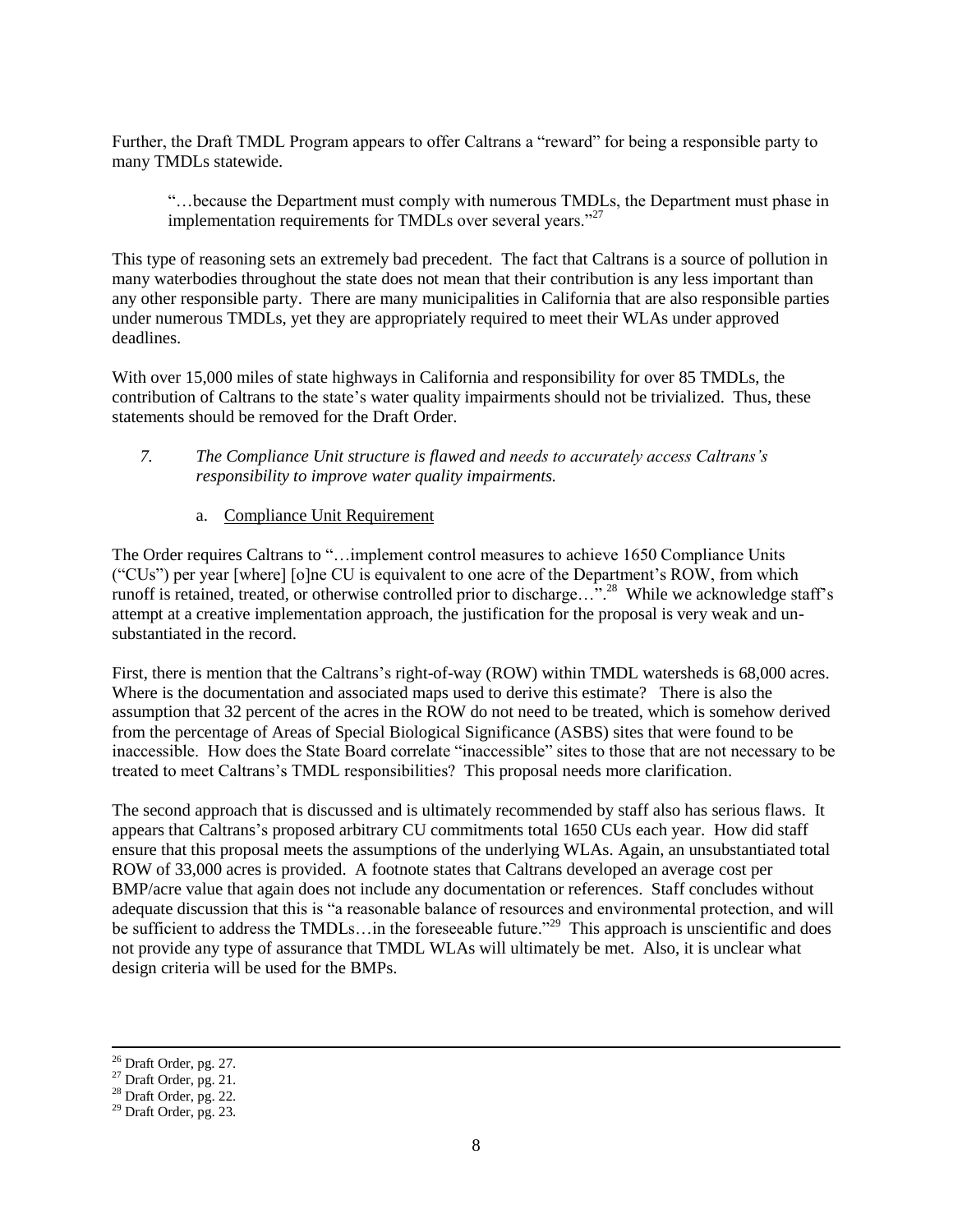If the State Board moves forward with the CU approach, further documentation should be provided for all of the assumptions made to arrive at the final CU annual requirement. The monitoring program should be sufficient to determine throughout the implementation process that the assumptions were, in fact, correct and that sufficient progress towards TMDL compliance is being made. In addition, we strongly urge the State Board to include a significant margin of safety in their calculation for an annual CU to account for the large uncertainty in this approach.

# b. Credit Structure

The Order allows for a "50% discount" for participation in "coordinated efforts."<sup>30</sup> While leveraging funds and collaborating on projects is often prudent, the "discount" proposed by the State Board is not justified. The dollar amount spent on implementation does not necessarily correlate to the effectiveness of treatment, and hence the environmental benefit. Also, how does this proposal ensure that the best, most effective projects are implemented? How do we ensure that credit is not taken for projects that have already been completed or projects that are already underway? Again, this is another unsubstantiated factor that lessons the responsibility of Caltrans. We urge the State Board to remove the credit system. At a minimum, there needs to be strict criteria in place for projects that would qualify for a credit.

# c. Effectiveness Assessment and Operation and Maintenance

Proper assessment of BMP effectiveness and continued operation and maintenance of BMPs is critical for the effectiveness of an implementation program. The Order should outline this expectation explicitly. Caltrans should not be allowed to simply complete the 1650 CU obligation and be in compliance without evaluating and maintaining its TMDL program.

We recommend that the Order outline minimum BMP performance standards. One of the most significant shortcomings in previous stormwater permits is the lack of performance-based criteria for BMPs. As a result, BMPs are added as part of permit requirements or pollution abatement efforts without any focus on the quality of the water exiting the BMPs. An effective way to ensure the success of stormwater programs and the attainment of water quality standards is to assess BMPs based on performance. Flow-based design criteria are simply not adequate to ensure that water quality standards are consistently met because flow, and corresponding BMP size, is but one factor determining BMP effectiveness.

# d. Program Objective

The draft Order states that "[t]he determination of the number of CUs the Department must complete each year is based on the objective of addressing every TMDL." Instead the State Board should maintain the ultimate objective of "complying with" every TMDL." Using this as the standard, the State Board should determine how the proposed approach will lead to meeting approved WLAs and associated timelines.

# *8. The State Board needs to address additional miscellaneous issues.*

a. Discharges with the Highest Impact

The Draft TMDL Program states that "…phase-in must be accomplished in a manner that addresses discharges with the highest impact on water quality first." How will the set of qualitative criteria be developed? How is "percent pollution reduction needed to achieve the WLA" evaluated? Does the more reduction needed equate to the higher priority? As these criteria are a key part in the proposed Order, we

 $\overline{\phantom{a}}$  $30$  Draft Order, pg. 24.